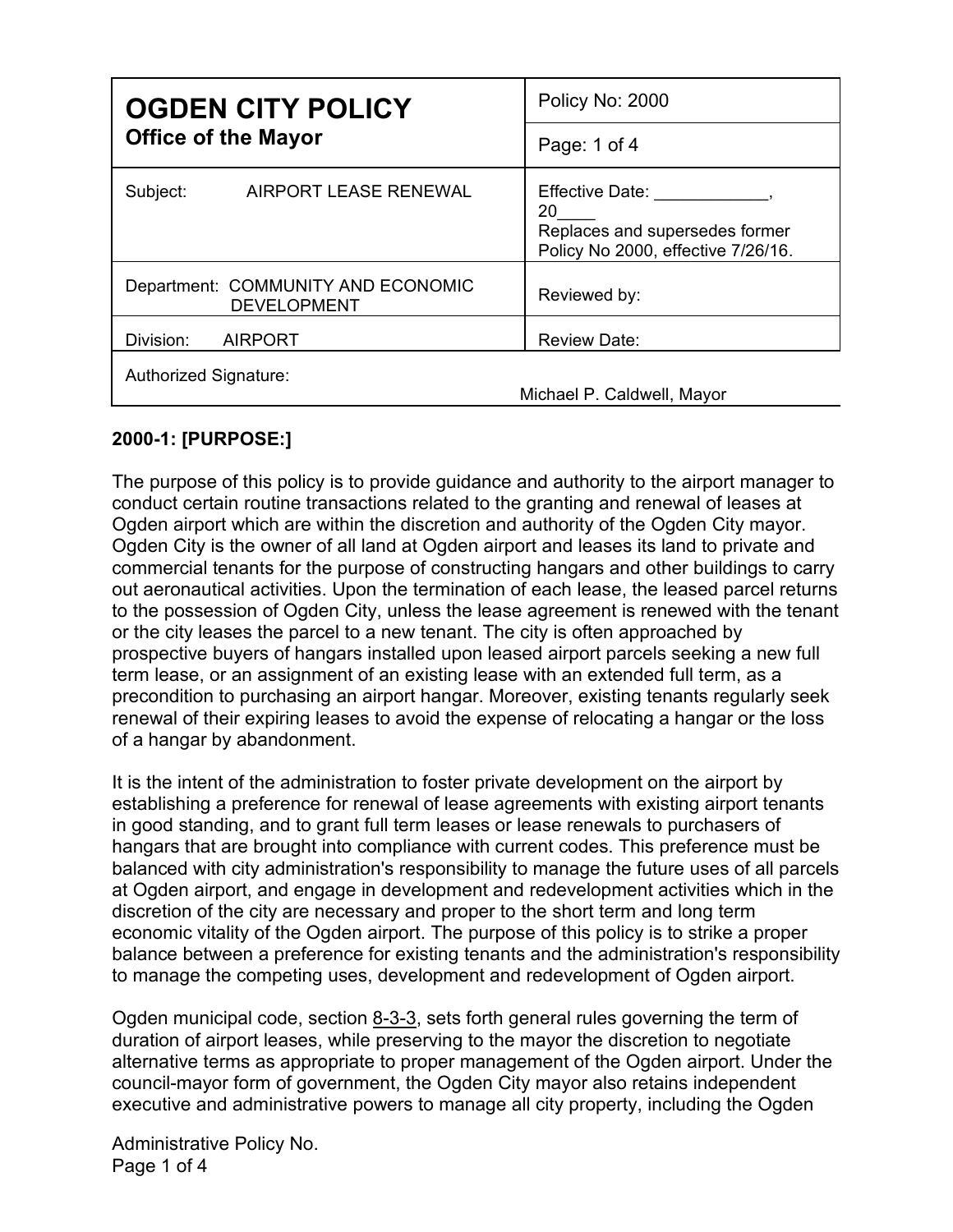airport. Ogden municipal code, section  $8-3-3$  refers to a "first right of refusal" of an existing tenant to renew its lease in certain circumstances, but does not define the meaning of that term. A "first right of refusal" is not intended to grant tenant a perpetual right to unlimited lease renewals throughout all time. Rather, the term signifies that if upon the expiration of a lease the city intends to again lease a parcel for the same purpose that it had previously been leased, it will first offer to renew the lease of an existing tenant in good standing on the same terms it otherwise intends to offer to lease the parcel to other prospective tenants. The city administration has no duty to offer a renewal of lease agreement which is inconsistent with projected or planned future uses, development or redevelopment of the Ogden airport. Indeed, section [8-3-3](https://codelibrary.amlegal.com/codes/ogdencityut/latest/ogdencity_admin_ut/#JD_8-3-3) of the Ogden municipal code limits most lease renewal terms to five (5) years to ensure frequent intervals to analyze future city uses before an additional renewal is granted. An additional purpose of this policy is to interpret and define compliance with the "first right of refusal" term used in section [8-3-3](https://codelibrary.amlegal.com/codes/ogdencityut/latest/ogdencity_admin_ut/#JD_8-3-3) of the Ogden municipal code in the context of ongoing airport management considerations.

## **2000-2: [POLICY:]**

It is the policy of the Ogden City administration that the term "first right of refusal" shall be interpreted and implemented as set forth hereinbelow. It is also the policy of the Ogden City administration that the airport manager be delegated power and authority to grant extended lease renewal terms or new leases as set forth hereinbelow.

- A. **[First Right Of Refusal:]** The first right of refusal to renew an airport lease upon termination as set forth in Ogden municipal code section [8-3-3,](https://codelibrary.amlegal.com/codes/ogdencityut/latest/ogdencity_admin_ut/#JD_8-3-3) is interpreted and shall be implemented as follows. Ogden City administration has the discretionary authority to determine and manage all future uses of airport property. If upon the pending expiration of a lease term, the city administration determines that it intends to continue to lease an airport parcel for the same purpose that it was previously leased to a tenant, then the city will first offer to renew the lease agreement of the prior tenant before it offers to lease the parcel to any other prospective tenant for the same use. The city shall have no duty to offer a lease renewal when it does not presently intend to continue the prior use for which the parcel was previously leased. No lease renewal is required to be offered to a tenant who is in breach or default of its lease agreement.
	- 1. Application For Renewal: Any airport tenant seeking to renew a lease agreement must make a written request to renew the lease not less than sixty (60) days, nor more than six (6) months, before the expiration of its lease agreement. Upon receipt of the application, Ogden City will notify the applicant within thirty (30) days whether the city intends to continue the preexisting use of the parcel and whether it intends to make tenant an offer to renew the lease agreement.
	- 2. Inspection: Prior to making an offer of lease renewal, the airport manager may have the leased premises inspected by city personnel to ensure that the leased premises are being used consistent with the lease agreement and all airport codes and policies, and that the premises are in a safe condition and not in violation of the then current international property maintenance code. A lease agreement renewal may be conditioned upon tenant resolution of any adverse findings of the inspector.

Administrative Policy No. Page 2 of 4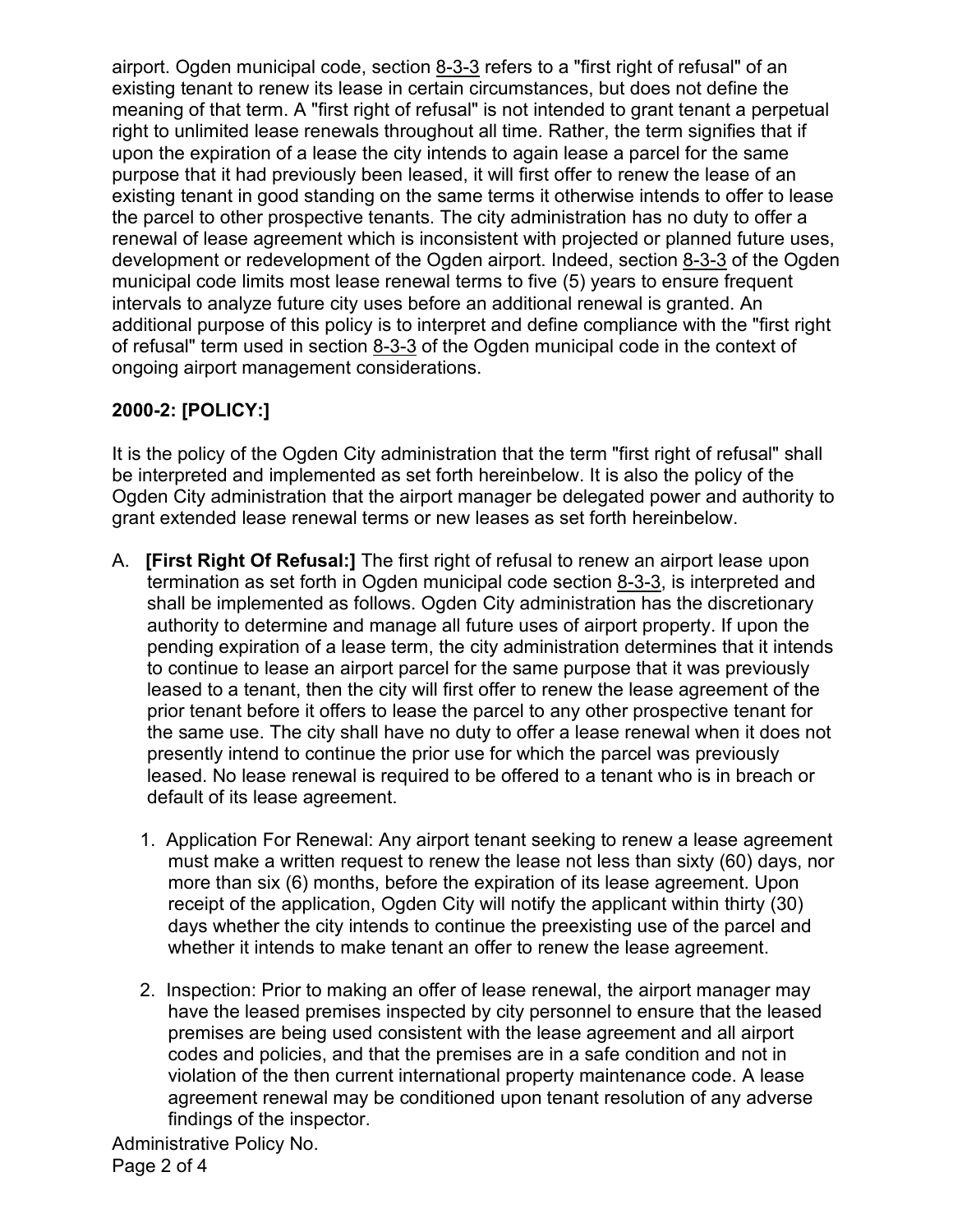- 3. Lease Renewal Form: When lease agreement renewal is offered by the city to a tenant, the tenant may accept the offer by entering into a lease agreement in the form and format then in use by the city at the time the lease renewal is offered.
- 4. Other Available Parcels: When the city declines to offer to renew a lease agreement as described hereinabove and tenant is not in default, the airport manager will consult with tenant as to the availability of other Ogden airport parcels to which tenant's hangar or structure might be relocated, at tenant's expense, which would be consistent with the city's projected or planned uses of the Ogden airport.
- 5. Lesser Lease Term: If the city's projected or planned uses are inconsistent with a five (5) year lease renewal term, but the city's projected or planned change of use is not immediate upon expiration of tenant's lease, the airport manager and tenant may negotiate a shorter lease renewal term if mutually agreeable to both parties.
- B. **[Renewal Term Of Leases:]** As a general rule, a renewed lease agreement shall not endure for a term of more than five (5) years. This five (5) year renewal term limitation is not extended because a tenant subleases or assigns its lease agreement or because the city agrees to amend a lease agreement to name additional or alternative tenants to the lease agreement.
	- [1. Purchase Exception: The airport manager may grant a lease renewal for a longer period of time as specified in subsection B3 of this section, or grant a new lease agreement that endures for a length of time specified in subsection B3 of this section, to a prospective tenant where all of the following conditions are met:
		- a. The prospective tenant offers to purchase an airport hangar or other airport structure owned by an existing airport tenant in an arm's length, fair market value purchase transaction,
		- b. The hangar or structure to be purchased complies with or is improved to comply with all building, fire, zoning, aesthetic, maintenance and airport codes in force and effect at the time of the proposed purchase, as verified by city inspection (which may require certification of a structural engineer employed by tenant),
		- c. Tenant seller is not in violation, breach or default of its lease agreement, and
		- d. City administration determines that the extended lease term is not inconsistent with the city's planned or projected uses of the subject airport parcel during the extended lease term.
	- 2. Hangar Upgrade Exception: The airport manager may grant a lease renewal for a longer period of time as specified in subsection B3 of this section to a tenant without a present intent to sell a hangar or structure, if the following conditions are met:

 $\overline{a}$ 

 $\overline{a}$ 

 $\overline{a}$ 

 $\overline{a}$ 

 $\overline{a}$ 

 $\overline{a}$